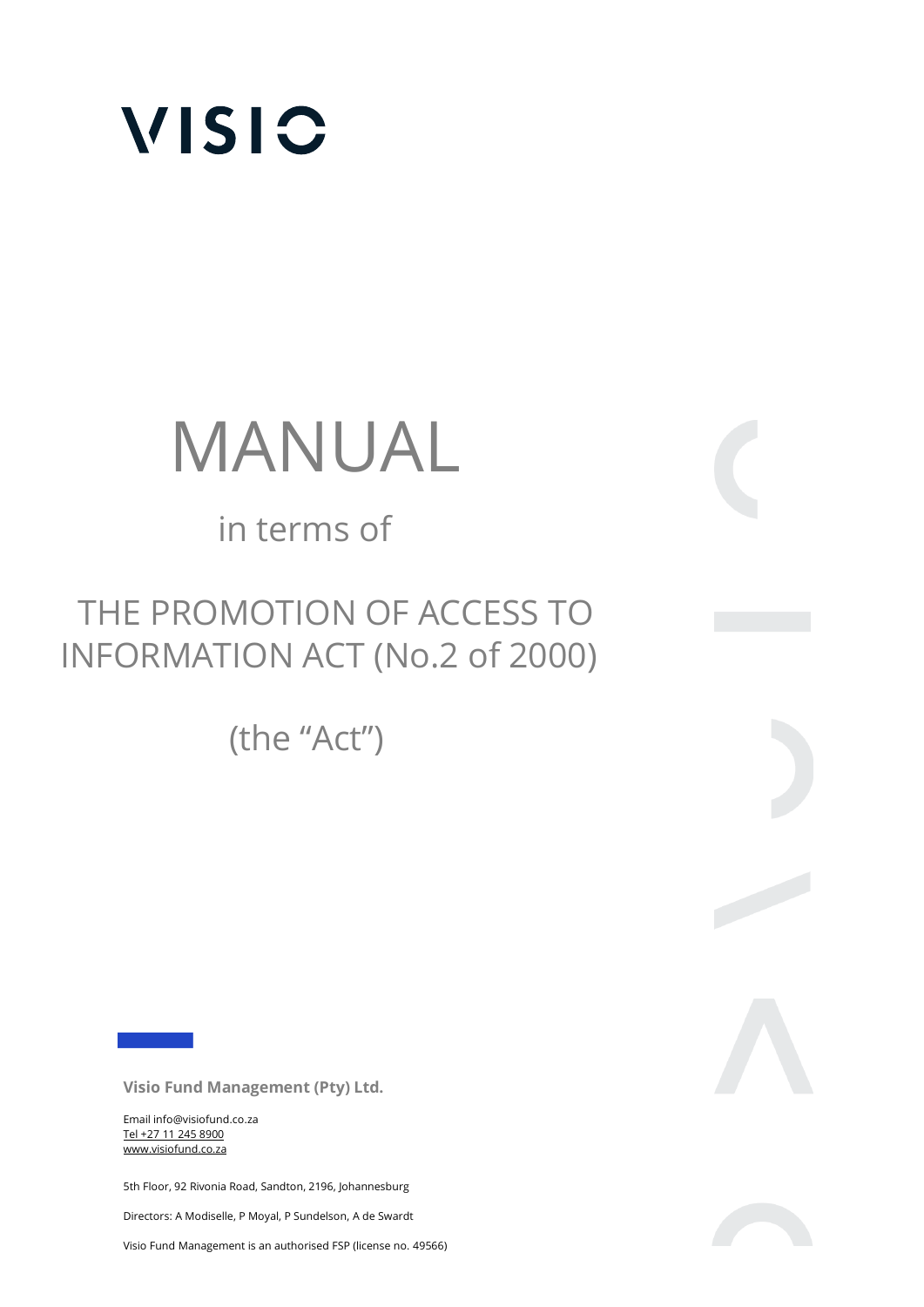#### **INDEX**

- **1. Introduction**
- **2. Purpose**
- **3. Scope**
- **4. The Human Rights Commission Guide**
- **5. Contact Details of the Regulator**
- **6. Applicable Legislation**
- **7. Type of Records**
- **8. Ground refusal of access to records**
- **9. Request procedure**
- **10. Prescribed fees**
- **11. Decision**
- **12. Remedies**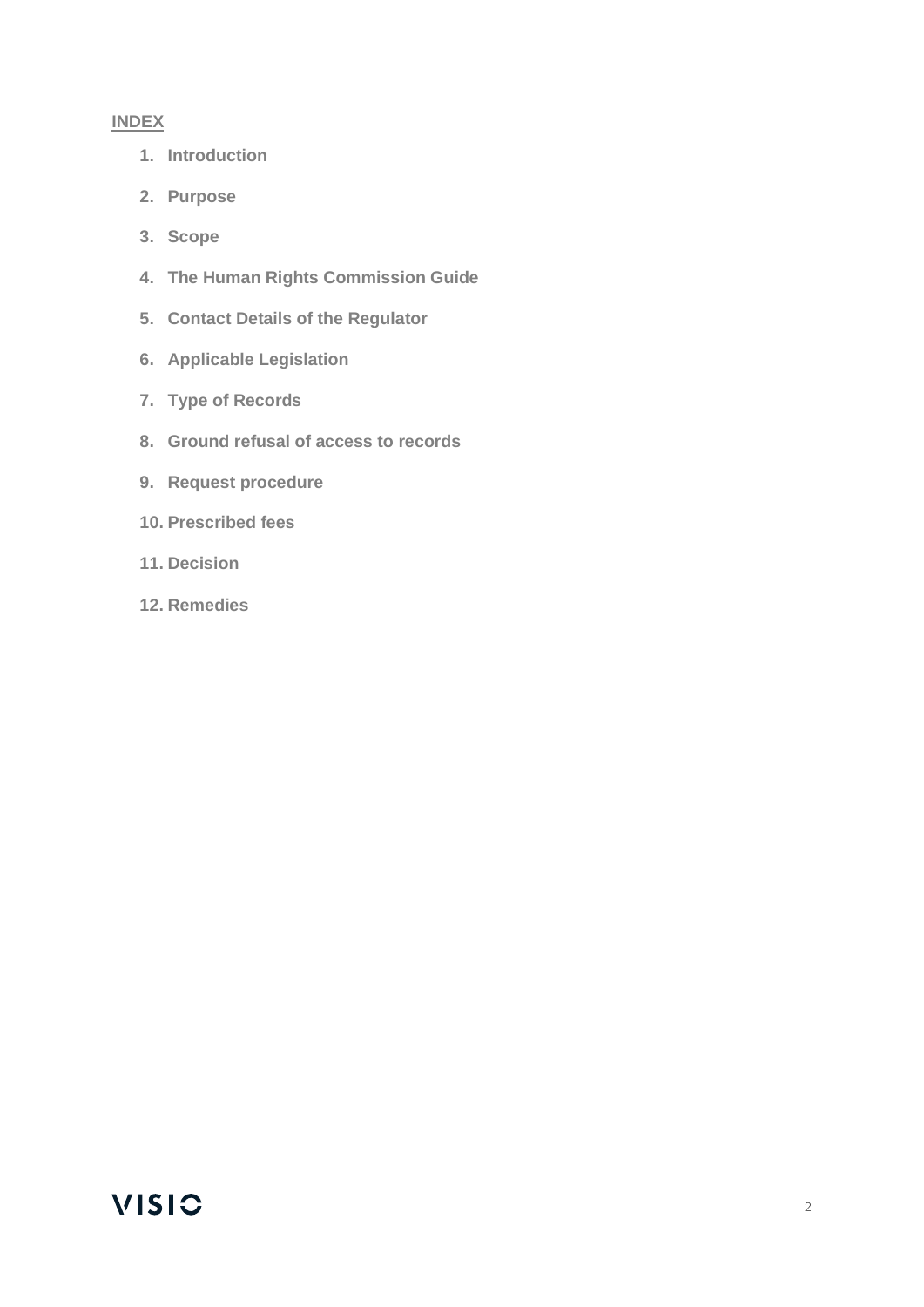#### 1. INTRODUCTION

The Promotion of Access to Information Act, No.2 of 2000 ("the Act") is an Act that was passed to give effect to the constitutional right held by South African citizens, of access to any information held by the State or by another person, which is required for the exercise or protection of any right. Where a request is made in terms of the Act, the body to which the request is made is obliged to give access to the requested information, except where the Act expressly provides that the information may or must not be released.

Therefore, the right of access to information and this Manual is only applicable to South African citizens, as defined in the Constitution of the Republic of South Africa Act 108 of 1996. It is important to note that the Act recognises certain limitations to the right of access to information, including, but not limited to, limitations aimed at the reasonable protection of privacy, commercial confidentiality, and effective, efficient, and good governance, and in a manner which balances that right with any other rights, including such rights contained in the Bill of Rights in the Constitution.

#### 2. PURPOSE

The purpose of this manual is to provide information that is needed by any person who wishes to exercise any right contemplated in the Promotion of Access to Information Act of 2000 (PAIA) and Protection of Personal Information Act, 2013 ("POPIA"). Any person, irrespective of citizenship, can apply for access to information under PAIA.

This manual will specifically assist a person, also called a data subject, on how to access his/her personal information in terms of section 23 of POPIA. Under POPIA, person or data subject has the right to –

- ❖ request a responsible party to confirm, free of charge, whether or not the responsible party holds personal information about them, and
- ❖ request from a responsible party the record or a description of the personal information about the data subject held by the responsible party, including information about the identity of all third parties, or categories of third parties, who have, or have had, access to the information;
- $\dots$  request a responsible party to
	- $\triangleright$  correct or delete personal information about the data subject in its possession or under its control that is inaccurate, irrelevant, excessive, out of date, incomplete, misleading, or obtained unlawfully; or
	- $\triangleright$  destroy or delete a record of personal information about the data subject that the responsible party is no longer authorised to retain.

This manual will also assist any person on how to request access to records under PAIA. The manual will also assist requesters in:

❖ understanding PAIA, its benefits and background;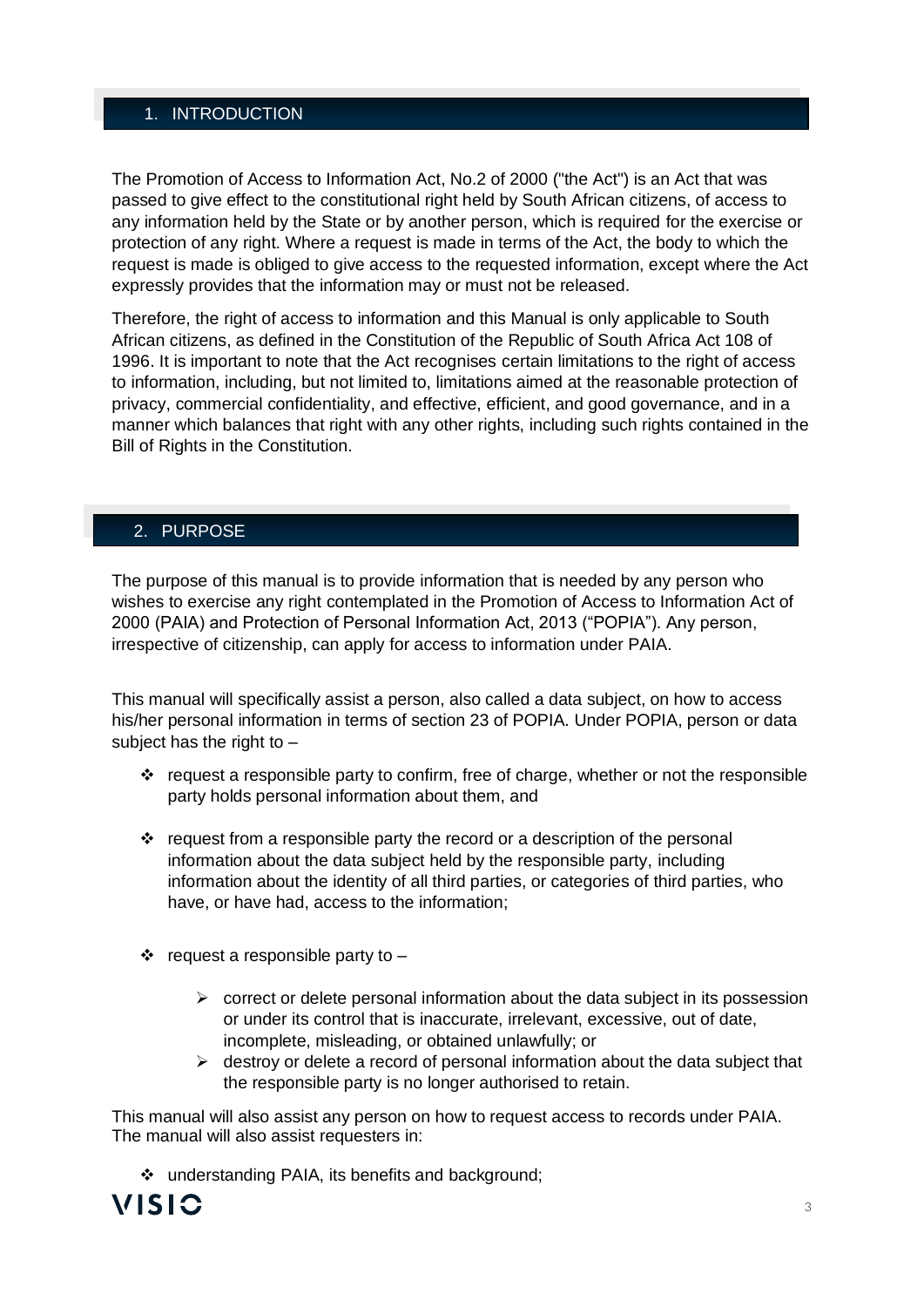- ❖ learning the step-by-step process by which to make a request and additional tips for making that process easier;
- ❖ learning the types of information which can be requested using PAIA;
- ❖ understanding the process by which a requester can challenge a decision taken in relation to their request:
- ❖ being introduced to the changes that will occur to PAIA once POPIA is fully operational.

This manual will also assist people in understanding how to challenge the granting of access to their records or how to participate in the process of accessing their records.

#### 3. SCOPE

The scope of this manual includes Visio Fund Management (Pty) Ltd; its subsidiaries and associated companies.

Person designated/duly authorised persons:

| Directors:               | Mr Patrice Michael Moyal (Chief Investment Officer), Mr Paul   |  |  |
|--------------------------|----------------------------------------------------------------|--|--|
|                          | Sundelson, Mrs Althea Modiselle, Mr Katlego Kobue, Ms Alida de |  |  |
|                          | Swardt                                                         |  |  |
|                          | <b>Information Officer/CEO:</b> Mr Patrice Michael Moyal       |  |  |
| <b>Physical Address:</b> | 5th Floor, 92 Rivonia Road                                     |  |  |
|                          | Wierda Valley, Sandton                                         |  |  |
|                          | 2196                                                           |  |  |
| <b>Postal Address:</b>   | 5th Floor, 92 Rivonia Road                                     |  |  |
|                          | Wierda Valley, Sandton                                         |  |  |
|                          | 2196                                                           |  |  |
| <b>Telephone Number:</b> | 011 245 89000                                                  |  |  |
| Email:                   | info@visiofund.co.za                                           |  |  |
|                          |                                                                |  |  |

Hereinafter referred to as "Visio"

#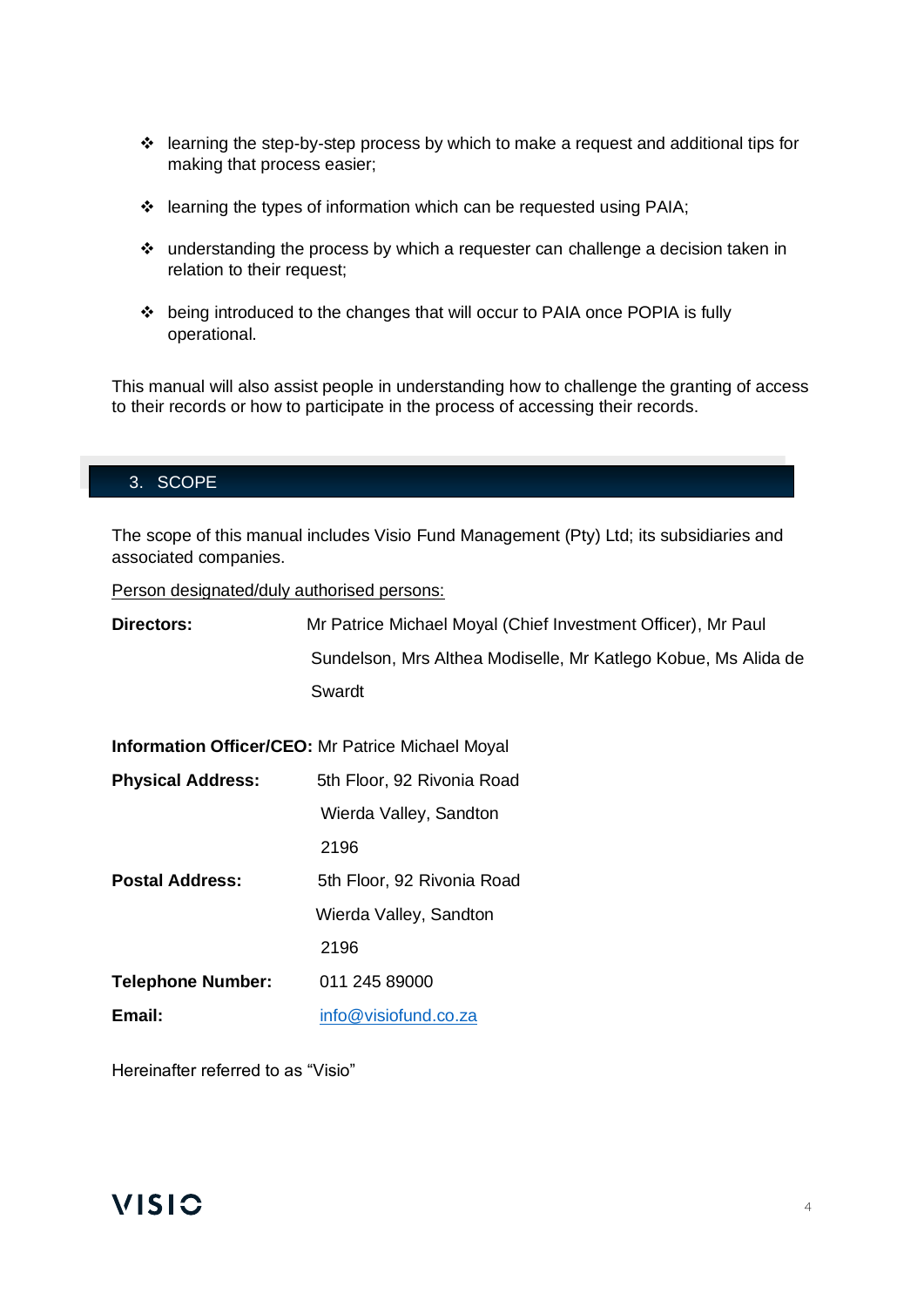#### 4. THE HUMAN RIGHTS COMMISSION GUIDE

The South African Human Rights Commission is required in terms of the Act to compile a manual in every official language, containing information as may reasonably be required by a person who wishes to exercise any right contemplated in the Act, in a manner that is easily comprehensible to any such person. As at the date of publishing this manual, the manual had not yet been compiled. Any enquiries regarding the manual should be directed to:

| <b>Postal Address:</b>   | The South African Human Rights Commission, |
|--------------------------|--------------------------------------------|
|                          | <b>PAIA Unit</b>                           |
|                          | The Research and Documentation Department  |
|                          | Private Bag 2700                           |
|                          | Houghton                                   |
|                          | 2041                                       |
| <b>Telephone Number:</b> | $(011)$ 877 3600                           |
| <b>Fax Number:</b>       | $(011)$ 403 0668                           |
| <b>E-mail Address:</b>   | Paia@sahrc.org.za                          |
| Website:                 | www.sahrc.org.za                           |

#### 5. CONTACT DETAILS OF THE REGULATOR

**Information Officer**

| <b>Chief Executive Officer:</b>    | Mr. Mosalanyane Mosala  |
|------------------------------------|-------------------------|
| <b>Contact Person:</b>             | Ms. Pfano Nenweli       |
| E-mail address:                    | PNenweli@justice.gov.za |
| <b>Deputy Information Officer:</b> | Ms. Varsha Sewlal       |
| E-mail address:                    | VarSewlal@justice.co.za |

# **Physical Address: Postal Address:** JD House, 27 Stiemens Street P.O. Box 31533 Braamfontein **Braamfontein** Johannesburg Johannesburg 2001 2001

# 

**Telephone:** 010 023 5200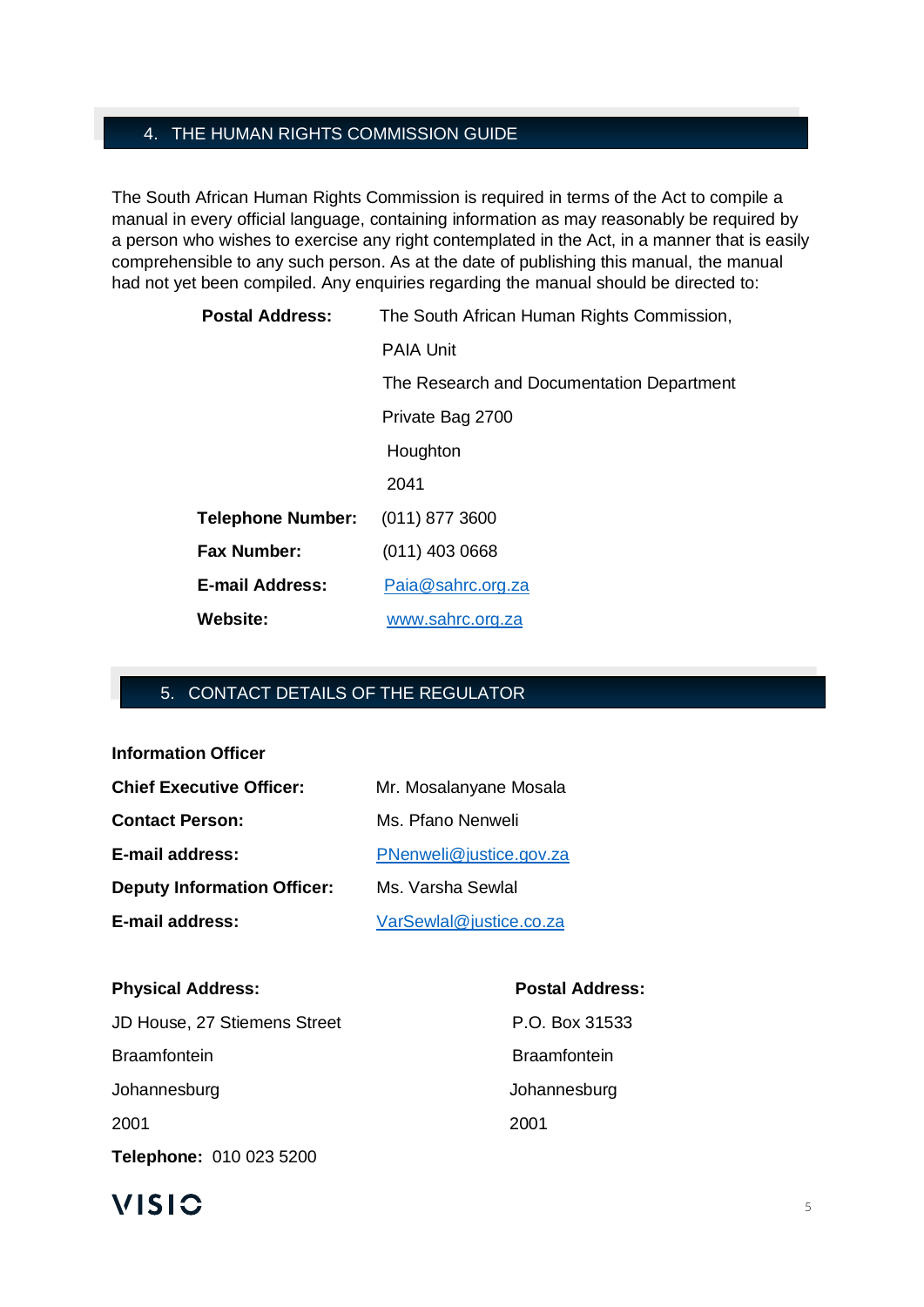The Regulator has a very important role in relation to PAIA. The Regulator is mandated by PAIA, under Part 4, Chapter 1A and Part 5 and other sections, to:

- ❖ promote the right of access to information and assist the public in using PAIA where reasonably possible to do so,
- ❖ monitor and further the implementation of PAIA by public and private bodies (which includes promoting effective ways to make information timeously available),
- ❖ make recommendations to strengthen PAIA, and
- ❖ report annually to Parliament.

Section 77C (1) and (2) of PAIA makes provision for the following powers, duties and functions of the Regulator, to –

- $\div$  investigate a complaint made to the Regulator in the prescribed manner;
- ❖ refer the complaint to the Enforcement Committee established in terms of section 50 of the POPIA; or
- ❖ decide, in accordance with section 77D, to take no action on the complaint or, as the case may be, require no further action in respect of the complaint; and
- $\div$  act, where appropriate, as conciliator in relation to such complaint in the prescribed manner.

The Regulator may, in terms of section 77H(1) of PAIA, and on its own initiative, or at the request by or on behalf of information officer or head of a private body or any other person conduct as an assessment whether a public or private body generally, complies with the provisions of PAIA, insofar as its policies and implementation procedures are concerned.

The Regulator is empowered, in term of section 77F of PAIA, to use its best endeavours to secure a settlement of a complaint, if it appears from the complaint, or any written response made in relation thereto that it may be possible to settle the complaint. This means that the Regulator can only try to assist parties to settle their disputes, if there is a complaint lodged with the Regulator, unless it has decided on its own initiative, to conduct an assessment, as stipulated in paragraph 8.3 above.

| No            | Ref           | Act                                          |
|---------------|---------------|----------------------------------------------|
|               | No 61 of 1973 | <b>Companies Act</b>                         |
| $\mathcal{P}$ | No 98 of 1978 | Copyright Act                                |
| 3             | No 55 of 1998 | <b>Employment Equity Act</b>                 |
|               | No 95 of 1967 | Income Tax Act                               |
| 5             | No 66 of 1995 | <b>Labour Relations Act</b>                  |
| 6             | No 89 of 1991 | Value Added Tax Act                          |
|               | No 37 of 2002 | Financial Advisory and Intermediary Services |
|               |               | Act                                          |
| 8             | No 75 of 1997 | <b>Basic Conditions of Employment Act</b>    |
| VISIC         |               | 6                                            |

#### 6. APPLICABLE LEGISLATION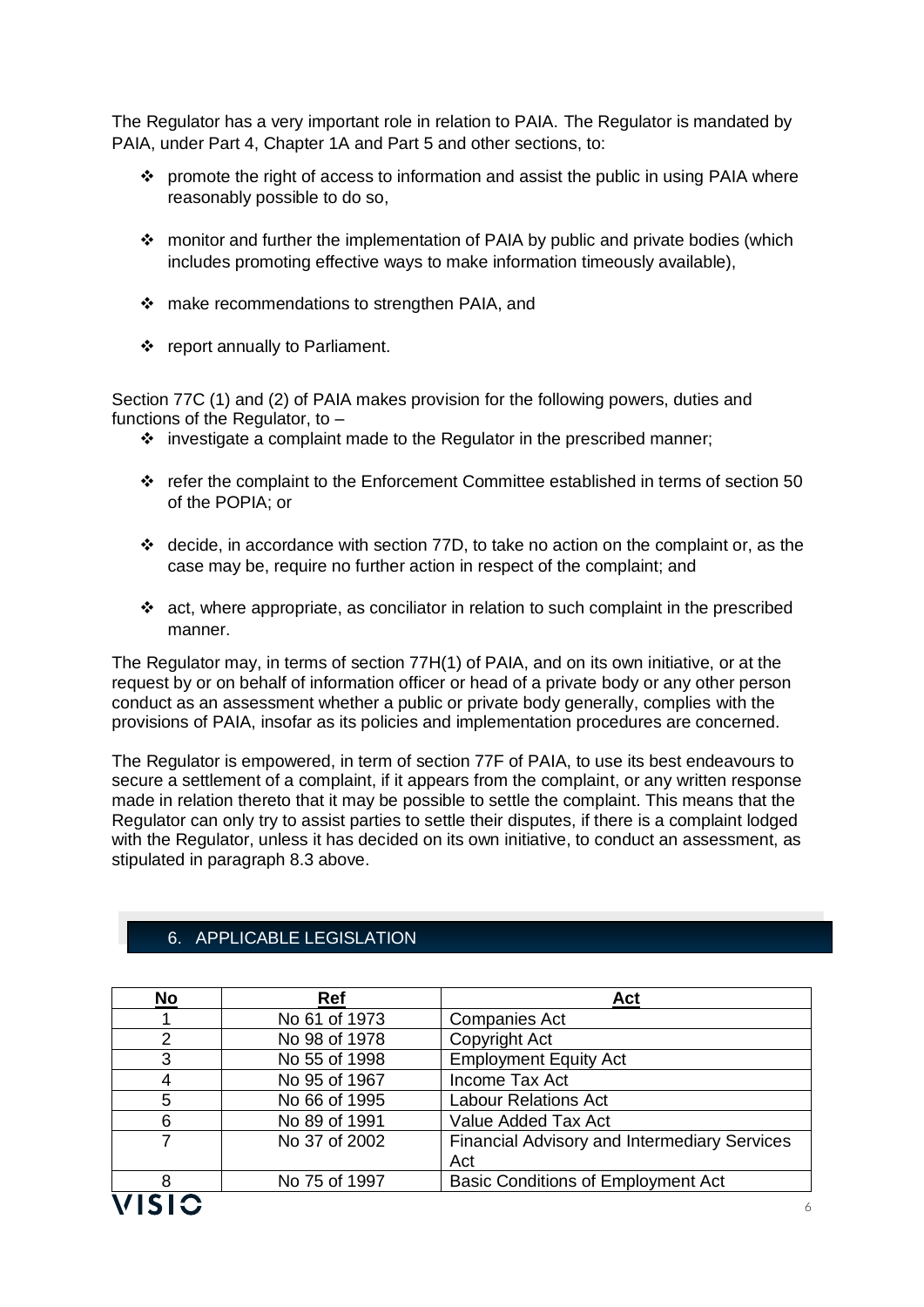|                   | No 25 of 2002 | <b>Electronic Communications and Transactions</b><br>Act |
|-------------------|---------------|----------------------------------------------------------|
| 10                | No 2 of 2000  | Promotion of Access of Information Act                   |
| 11                | No 2 of 2000  | Unemployment Insurance Act                               |
| $12 \overline{ }$ | No 6 of 2018  | The Political Party Funding Act                          |
| 13                | No 4 of 2013  | Protection of Personal Information Act                   |
| 14                | No 3 of 2000  | The Promotion of Administrative Justice Act              |

#### 7. TYPES OF RECORDS

#### 7.1 **RECORDS AVAILABLE IN TERMS OF ANY LEGISLATION**

All records kept and made available in terms of legislation applicable to the entity listed in this Manual and the Financial Services Industry in general, as it applies to the specific environment in which the entity operates, are available in accordance with said legislation.

#### 7.2 **RECORDS AVAILABLE WITHOUT REQUESTING ACCESS IN TERMS OF THE ACT**

Visio may, when requested, submit to the Minister a description of categories of records, which are automatically available without a person having to request access in terms of the Act. The Minister must publish any description submitted in the Gazette.

#### 7.3 **RECORDS AVAILABLE ON REQUEST**

We set out below the subjects and categories of records that are subject to access being denied as set out in the Act, available for the purpose of the Act:

Records are held on the following subjects:

- ❖ Administrative records;
- ❖ Human Resource/ Personnel records;
- ❖ Client-related records;
- ❖ Financial records; and
- ❖ Records in the possession of or pertaining to other parties.

#### 8. GROUND REFUSAL OF ACCESS TO RECORDS

- ❖ Mandatory protection of the privacy of a third party who is a natural person, who would involve the unreasonable disclosure of personal information of that natural person;
- ❖ Mandatory protection of the commercial information of a third party, if the record contains:
	- Trade secrets of that third party;

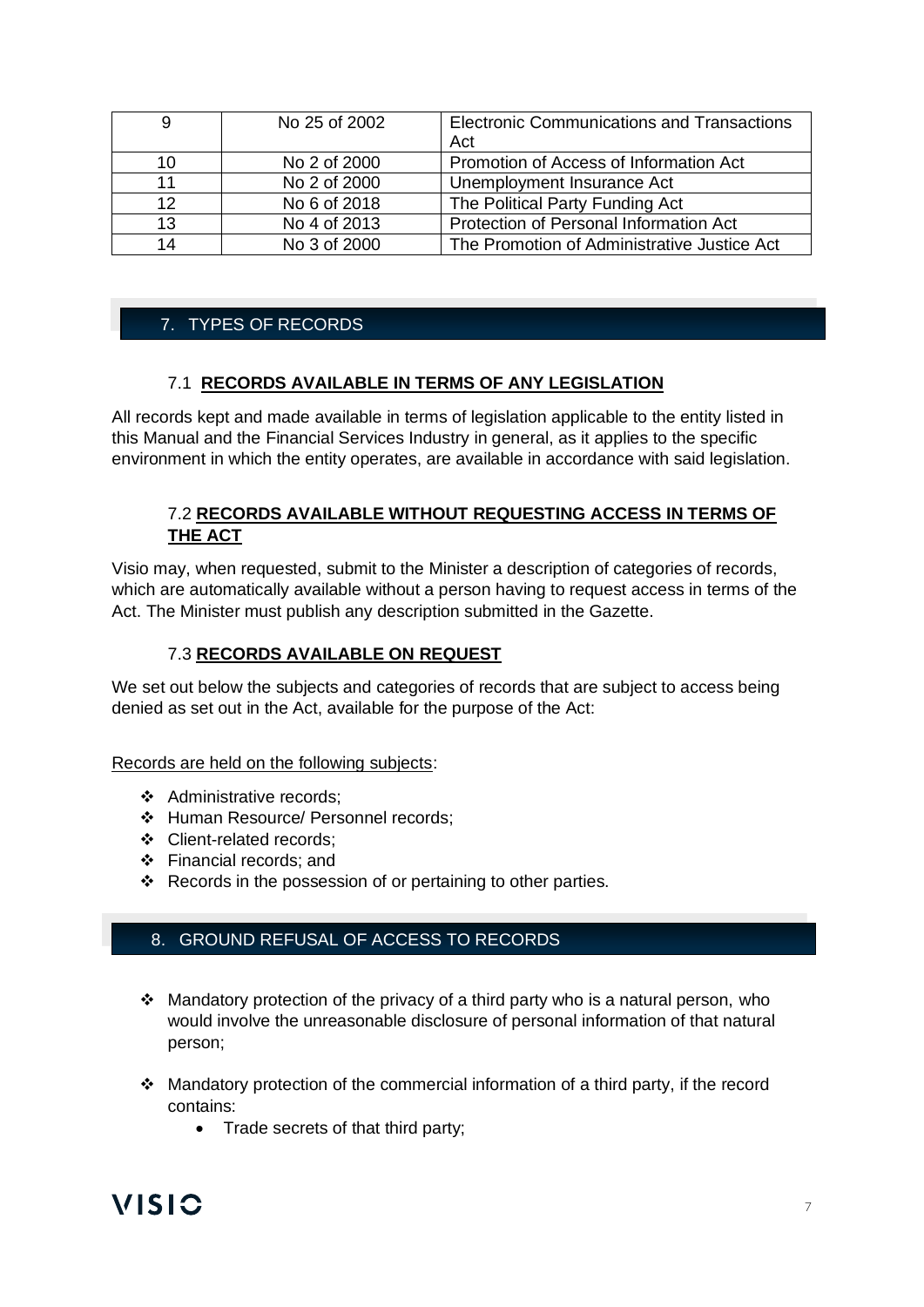- Financial, Commercial, Scientific, or technical information which disclosure could likely cause harm to the financial or commercial interests of that third party; and
- Information disclosed in confidence by a third party to Visio if the disclosure could put that third party at a disadvantage in negotiations or commercial competition.
- ❖ Mandatory protection of confidential information of third parties if it is protected in terms of any agreement or legislation;
- ❖ Mandatory protection of the safety of individuals and the protection of property;
- ❖ Mandatory protection of records which would be regarded as privileged in legal proceedings;
- ❖ The commercial activities of Visio, which may include:
	- Trade secrets of Visio; or
	- Information which, if disclosed, could put Visio at a disadvantage in negotiations or commercial competition.
- ❖ The research information of Visio or a third party, if its disclosed, would reveal the identity of the institution, the researcher or the subject matter of the research and would place the research at a serious advantage; or
- ❖ Requests for information that are clearly frivolous or vexatious, or which involve an unreasonable diversion of resources shall be refused.

#### 9. REQUEST PROCEDURE

The person requesting access to information held by Visio must compile the prescribed form, enclosed herewith as "**Form C**", submit it to the Information Officer at the postal or physical address, or electronic mail address recorded in Part II and pay a request fee and a deposit, if applicable.

The prescribed form must be completed with enough particularity to at least enable the Information Officer to identify:

- ❖ The records requested;
- ❖ The identity number of the person requesting the records;
- ❖ The form of access required if the request is granted;
- ❖ The contact details of the person requesting the records;
- ❖ The right to exercise and/or to protect, and specify the reasons why the records required will enable the person to protect and/or exercise the right;
- ❖ The information the requestor wishes to be informed of decision of the request in a particular manner, the stated manner, and particulars to be so informed; and
- ❖ The request for information made on behalf of another person, submitted proof that the person submitting the request, has obtained the necessary authorisation to do so.

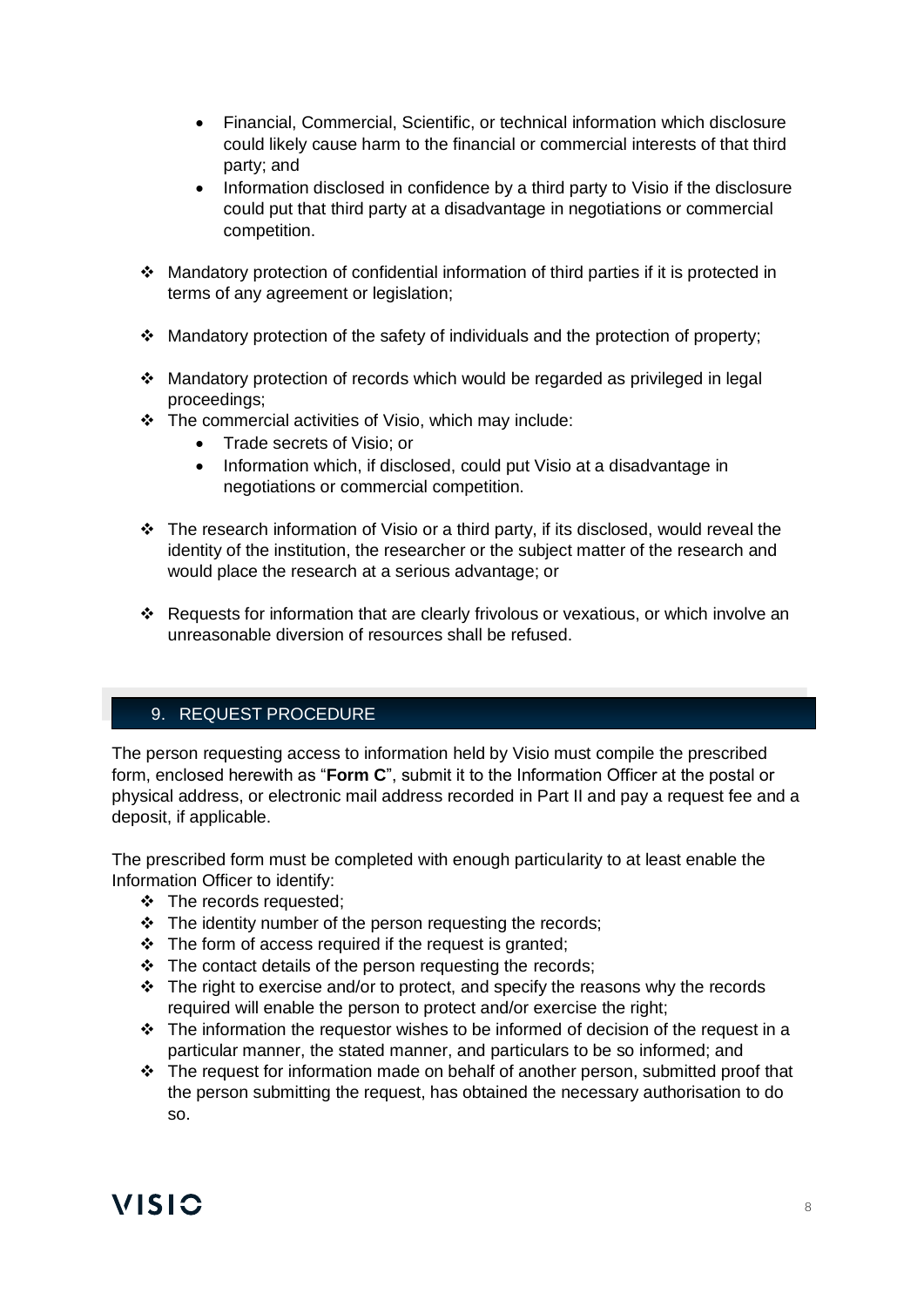Visio will process the request and decide within **30 days,** unless the requestor has stated special reasons which would satisfy the Information Officer that circumstances dictate that the above time periods not be complied with.

The requestor will be informed in writing whether access has been granted or denied. If, in addition, the requestor requires the reasons for the decision in any other manner, he must state the manner and the particulars so required.

If an individual is unable to complete the prescribed form because of illiteracy or disability, such a person may make the request orally.

The requestor must pay the prescribed fee before any further processing can take place.

#### 10. PRESCRIBED FEES

The following applies to requests (other than personal requests):

- ❖ A requestor is required to pay the prescribed fees (R50.00) before a request will be processed;
- $\div$  If the preparation of the record requested requires more than the prescribed six (6) hours, a deposit shall be paid (of not more than one third of the access fee which would be payable of the request were granted);
- ❖ A requestor may lodge an application with a court against the tender/payment of the request fee and/or deposit;
- ❖ Records may be withheld until the fees have been paid.
- $\div$  The fee structure is available on the website of the South African Human Rights Commission at [www.sahrc.org.za](http://www.sahrc.org.za/) , or the website of The Department of Justice and Constitutional Development (under regulations) at [www.justice.gov.za](http://www.justice.gov.za/)

#### 11. DECISION

Visio will, within 30 days of receipt of the request, decide whether to grant or decline the request and give notice with reasons (if required) to that effect.

The 30-day period which Visio has to decide whether to grant or refuse the request, may be extended for a further period of not more than 30 days if the request is for a large number of information, or the request requires a search for information held at another office of Visio and the information cannot reasonable be obtained within the original 30-day period. The Information Officer will notify the requestor in writing should an extension be sought.

#